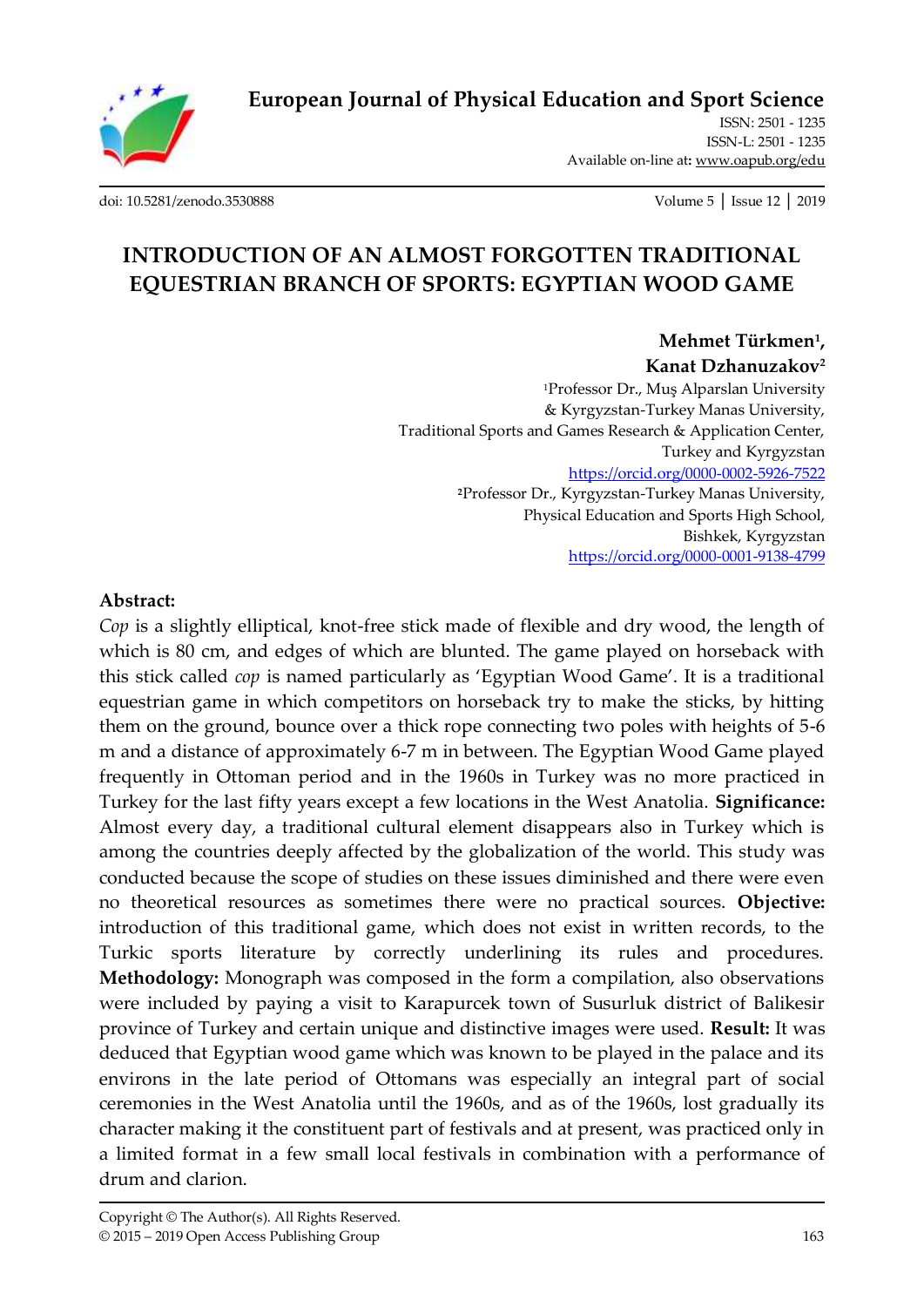**Keywords:** Egyptian stick, cop (stick), equestrian sports, traditional game

## **1. Introduction**

'*Egyptian wood game*' (Ulken, 1946) is introduced as '*stick game / stick dodging game*' in certain documents (Ant, 1959) and '*labud throwing game*' in some other resources (Delibas, 1947). In all three cases, style and rules of the game are identical. However, rituals of the game may vary and names attributed to the sticks thrown during the game may partially differ from region to region. The game is named after the wooden stick employed during the game. The main actors of the game are the horse, horse rider and wooden stick held by the horse rider.

*"Cop"* is a slightly elliptical, knot-free, smooth stick made of flexible and dry wood, the length of which is 80 cm, the diameter of which is 5-6 cm and edges of which are blunted. Proper wood is selected for *cop* production and *cop* is produced in conformity with certain specifications. The same applies to the stick called Egyptian wood. On the other hand, it is viewed that the stick length reaches 1 meter in Usak province of Turkey and its environs where Egyptian wood game is played. The length of wooden stick *cop* is limited as 80 cm in Susurluk district of Balıkesir and in Karapurcek town of Susurluk where the game is mostly practiced (Türkmen, 1996). Slightly pear-shaped and with a particular aerodynamic structure, *labud* stick is thicker and shorter than cop stick and it is in the category of striker weaponry which was used in Ottoman period (Eralp, 1993).

Clear information as to when and by whom the game was devised was not yet discovered. It is known that a version of *cop* game (Egyptian wood game) which was named as '*labud*' in Ottoman period (Hafız Hızır Ilyas Aga, 1987) was practiced with the name '*tayak*' by Egyptian Mameluke Kypchaks whereas the game was not played in Central Asia (Turkmen, 1996).

Emerging as a combination of entertainment and competition in relation to '*keskin cündilik*' (*elite horse rider*) games and especially the *jereed* (javelin) game among these games in Ottoman period, '*Egyptian wood game*' cannot be characterized in its current shape either as a formal branch of sports or as a game of sports. There are differences in its practice from region to region and its rules are not yet standardized. That being the case, it cannot be described as a branch of sports, however, there is an element of competition and achievement in *cop* game. In this sense of the argument, it seems closer to a branch of sports. Thus, it can be asserted that it exhibits a character in between sports and games.

All those feeling confident about his horse-riding skills, performance of his horse and his muscle power are eligible to participate in the game. This game which is practiced in general for entertainment on the occasion of festivals and marriage ceremonies creates an ambience of exuberance and cheerfulness. Two poles, the length of which is by 9-10 meters, are erected in an open space and poles are tied together with *knitted* or *hempen* rope. The affluent people of the region or village attach items with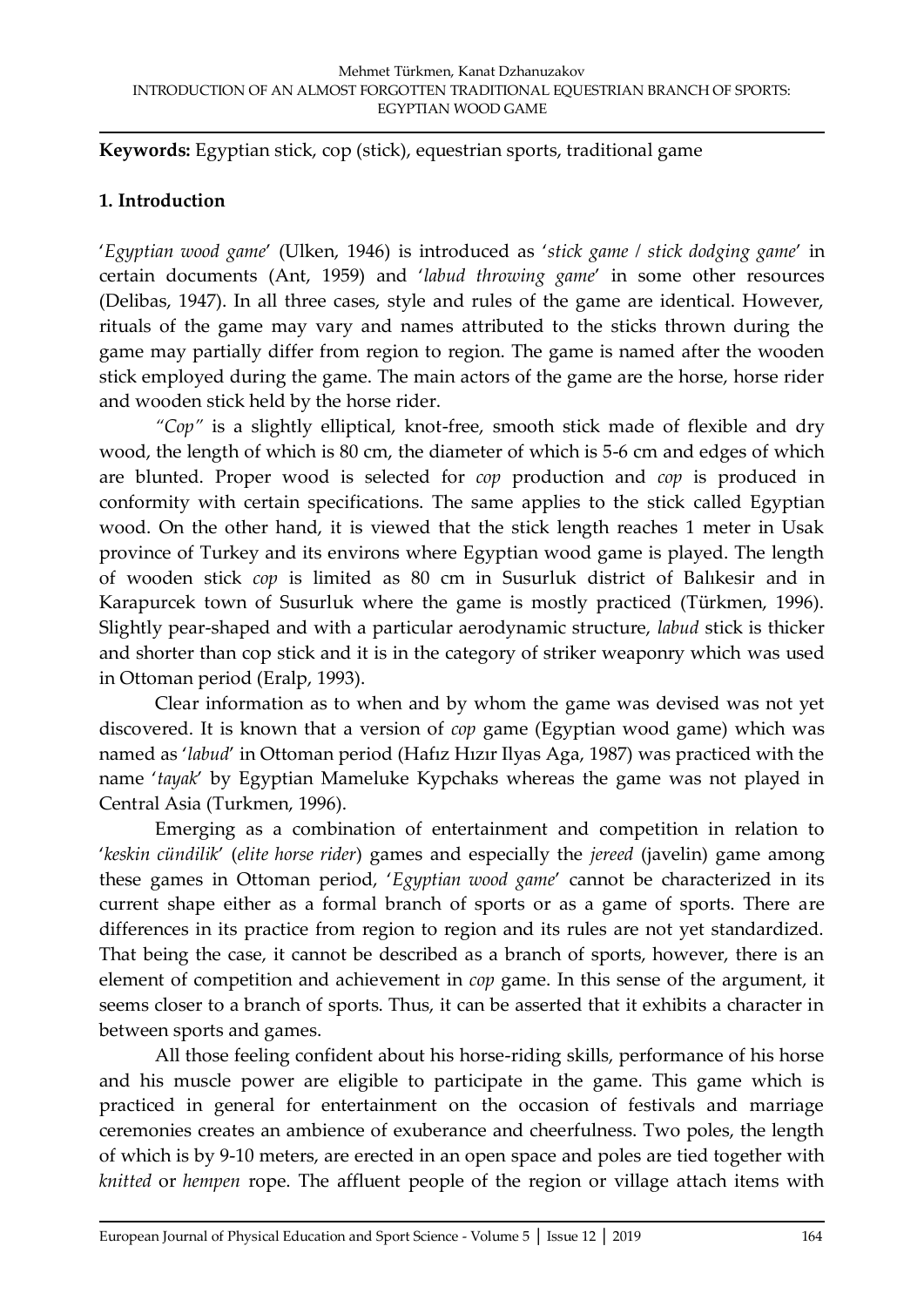varying material value such as money, gold, prayer rugs, towels, shirts. Horsemen with a wooden stick reaching 1 meter in its length (Egyptian wood) ride their horses and approaches poles, hit Egyptian woods in their hands to the ground from a proper distance and try to bounce them over the rope. It is claimed in environs of Usak that the best stick for Egyptian wood game is made of apple and celtis woods. This type of wood can be bounced over a rope stretched 5-6 meters above the ground between two poles. It is alleged in environs of Balıkesir that cornel wood is the best for *cop* game. Bouncing the wooden stick from ground above the rope stretched tightly between poles is called as '*galgıtma*' in environs of Usak and '*asırma*' in environs of Balıkesir. In environs of Usak, 'Egyptian jereed' is another name attributed to this equestrian game which is named as '*Egyptian wood game*' [https://www.usaksevdalisi.com/usak](https://www.usaksevdalisi.com/usak-genel/kuluplerimiz/133-usakcirit)[genel/kuluplerimiz/133-usakcirit](https://www.usaksevdalisi.com/usak-genel/kuluplerimiz/133-usakcirit)

### **1.1 Purpose**

The purpose of this study is to correctly introduce this traditional game, which does not exist in written records, together with its rules and procedures and add it to the Turkic and world sports literature. Moreover, enhancing the attractiveness of *cop* game, popularity of which declined, which is almost forgotten and practiced only in two provinces in the Aegean region of Turkey, at least ensuring its expansion to other regions of Turkey and avoiding the dangerous probability of its being forgotten.

# **2. Method**

There is no object used as research material. However, discussion and conclusions, three original documents from of the Premiership Ottoman Archives (POA) were used in the study. While writing these documents for reference; First, the Premiership Ottoman Archive (POA) abbreviation, then the fund code abbreviation, file number / archive number (POA, DH.MTV: 44/16) was written. That is, it is classified according to the International Council on Archives (ICA) format. Monograph was composed in the form a compilation, also observations were included by paying a visit to Karapurcek town of Susurluk district of Balikesir province of Turkey and certain unique and distinctive images were used. In the study, descriptive identification and comparison method was used.

# **3. Findings**

This game was promoted by the horse-riders (kapı cündileri) of Ottoman generals (pashas) who were appointed to Egypt after the conquest of Egypt by the Ottoman Sultan Selim the Resolute according to historical records. It is known that Egyptian wood game was practiced in Ottoman period prior to the introduction of jereed competitions. Particularly in late periods of Ottomans, it is documented that the game was played in Galatasaray High School (1868-1923). Hafız Hızır Ilyas Aga notes that: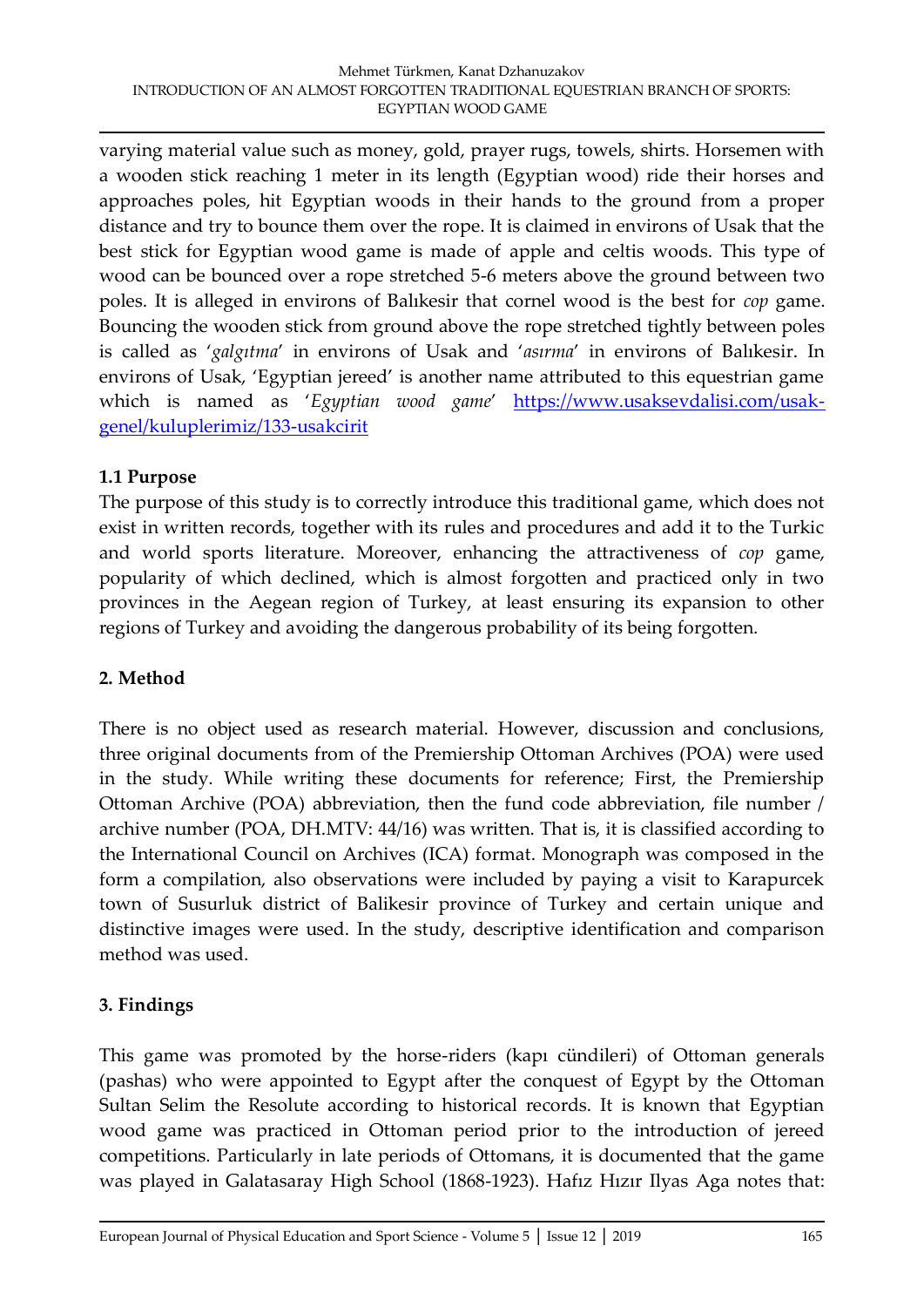*"while horse-riding, hitting the labud (wooden stick) to the ground and bouncing it high above the rope stretched between trees, this was a game played sensually and magnificently by sharp horse-riders…"* (1987: p. 442).

M. Z. Pakalın refers to *Mihrab, 839*, the source of which we failed to ascertain, in the First Volume of Ottoman History Idioms and Terms Dictionary and remarks the following:

*"While the horse was galloping, cutting with a sword blow into two the iron wire twisted 5-10 to 30 times covered with wet snow mat, stopping the horse suddenly, going around in circles in a narrow and fictional location on horseback, hitting the iron labut (stick), the length of which was one Ottoman yard, the thickness of which was four fingers, on the ground while on horseback, bouncing labut above the rope stretched a hundred meters above his hand, they were all the skills of horsemen*." (1983: p.16)

With reference to the History of Galatasaray High School by Ziya Bey, the proponent of entente, M.Z. Pakalın furthermore notes the following about throwing *labut* stick:

*"All students of Galatasaray High School were busy with studying, playing tomak and cop games in accordance with their procedures, and those interested in learning archery were first paying respects to a master, practicing with a bow called kepaze which had a loose grip and was easily handled, pulling the bow string 5-10 to 200 times to strengthen their arm muscles and afterwards shooting arrows towards two bags full of weeds in order to develop their martial abilities. Students responsible for studying here were acting in a formal, well-disciplined and regulated manner… Following the afternoon prayer, royal master used to allow them to perform excursions through certain games, and on this occasion, they had entertainment with cop game exercises as a preamble to the practice of jereed, tomak and javelin throwing and were wandering around the palace square for a while."* (1983: p.17).

# **4. Discussion and Results**

It is obvious that all three aforementioned games either named as '*throwing labut*' or 'cop game' or '*Egyptian wood game*' refer to the same game in these sources. However, it was a highly exaggerated and incredible statement by M. Z. Pakalın noting that *"…hitting the iron labut (stick), the length of which was one Ottoman yard, the thickness of which was four fingers, on the ground while on horseback, bouncing labut above the rope stretched a hundred meters above his hand, they were all the skills of horsemen.*" (1983-I, p.124). Here it is alleged that iron cop was used instead of wooden one, this iron stick hitting the ground was bouncing a hundred meters and dodging above the stretched rope and the length of this iron stick was one Ottoman yard. The weight of an iron stick at this length and thickness is supposed to be minimum 30-40 kilograms (Ant, 1962). It is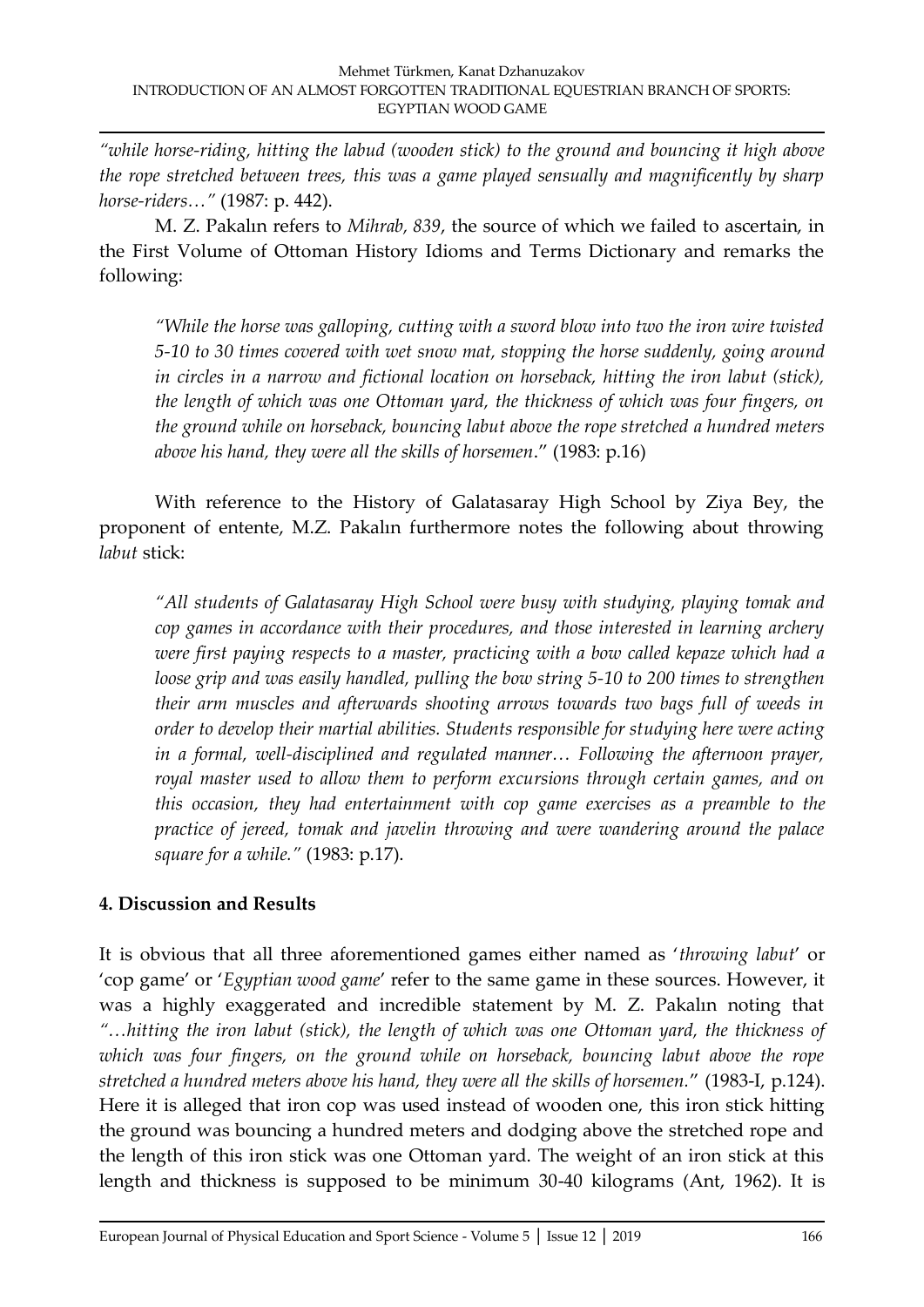evident that, irrespective of the weight of the iron stick, iron stick does not have the property to bounce back upon hitting on the ground, and it is not possible to stretch a rope between trees 100 meters above the ground as a target for the iron stick. When the stick for *labud, cop* or Egyptian wood game is made of any type of wood, the reason for paying attention to their flexibility besides their robustness is that they need to have the ability to bounce back.

In general, '*labud*' and '*cop*' are terms written in printed documents about this game in Ottoman Turkish (POA, AE.SABH.I.: 60/4205). There exist also village and family names as Labut. For instance, a document stating that "*It will be more proper for the Ministry of Internal Affairs to pay the amount demanded as a quid pro quo for the people of Labut village connected to downtown Uskub (Skopje)*…" (POA, DH.MTV: 44/16). Moreover, it is observed that words *labud* and *labüd* as Arabic adjective and adverb meant 'to be essential, necessary, indispensable' and additionally meant 'no separation' (Devellioğlu, 1996). For instance, *"…Although increasing the monthly wage of the employees of the Department of Inheritance is deemed necessary by the Treasury of Foundations,…"* (POA, BEO: 1694/126980).

Nevertheless, according to Ottoman archives, use of words *labud/labut*, Egyptian wood and *cop* do not pertain to the game under consideration. In other words, a document titled Egyptian wood, *cop* or *labud* game do not exist in archives. Documents where the latter word was stated had a different context as noted above. As mentioned before, issues relevant to the game were addressed in printed documents only as of the 18<sup>th</sup> century.

#### **5. Result**

Egyptian wood, *labut* or *cop*, all these three names represent the same game. Except for a version practiced in Mameluke State established by Kypchak Turks, Egyptian wood game did not exist in any Turkic state other than Ottoman Empire. Especially after the ban on *jereed* game by Mahmud II in Ottoman period, the popularity of Egyptian wood game rose. It was ascertained that information on the game did not exist in Ottoman archives but in printed books written for the last 150 years. Although there appeared to be certain exaggerated remarks about the game in these resources, it was highlighted that the game was among the physical activities performed by students of prominent schools like Galatasaray High School particularly in the late period of Ottomans and practiced just as other traditional sports branches especially the *jereed* in social ceremonies organized by the people besides the Ottoman palace and its entourage.

It is seen that, in terms of the name, materials used and rituals applied, there are slight differences between regions where the game is played. However, rules and procedures of the game are identical and ideological and formal aspects of the game overlap. *Alp* attributes such as Bravery, manliness, gallantry rest with the character of the game, and on the occasion of the game, playing of Koroglu and welcoming folk song together with the performance of drum and clarion just as in the case of traditional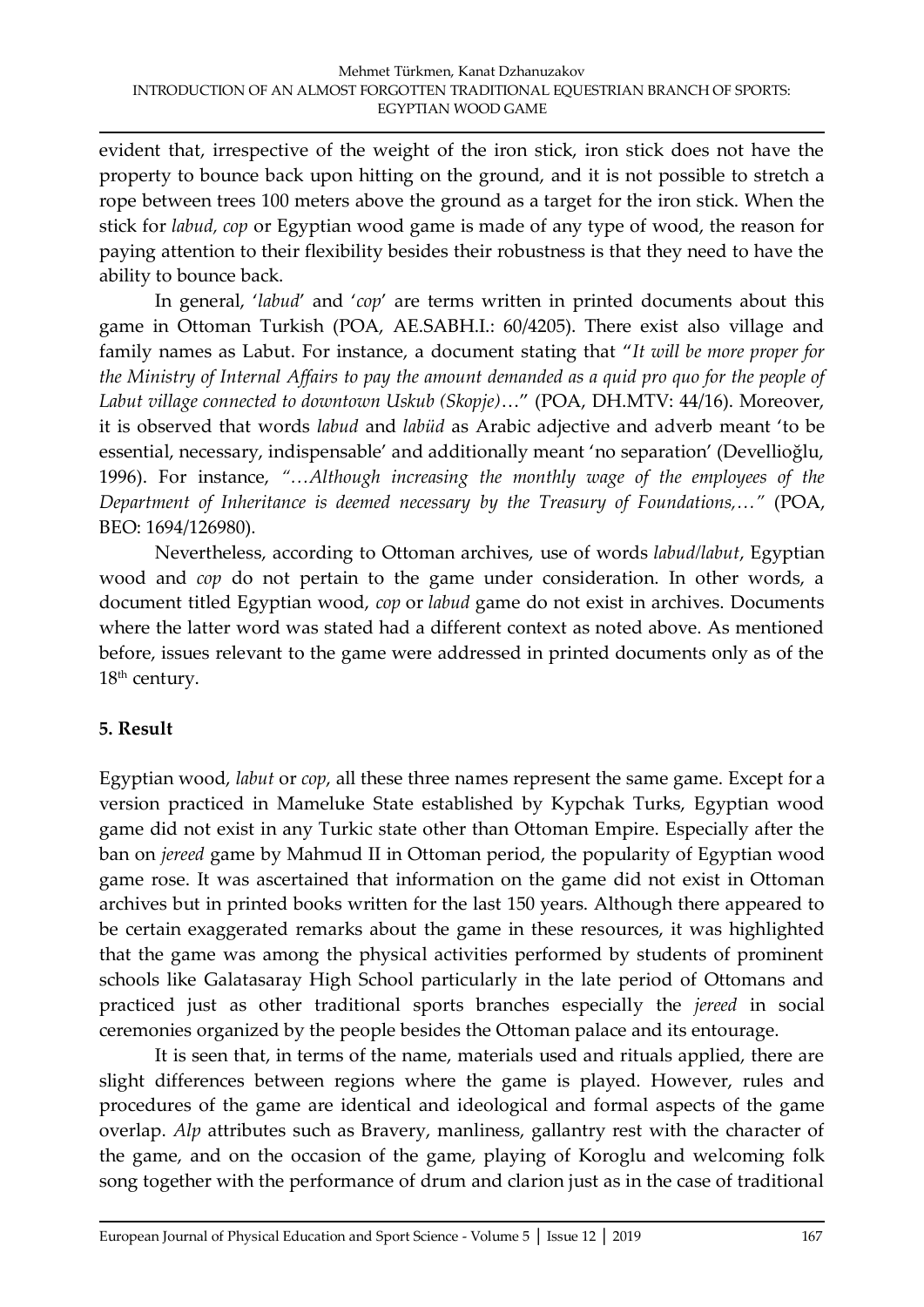wrestling and the equestrian sports branch of jereed offers the challenging ingredient of wrestler spirit to the participants.

Egyptian Wood (*Cop / Labut*) Game is practiced in a limited scope only during wedding ceremonies only in Balıkesir, Usak and a few locations in Aegean region of Turkey. At present, it almost began to be forgotten. This game practiced with horse which is the main actor of Turkish national culture is not supposed to be played only in wedding ceremonies in villages and small-scale organizations but also should be part of large-scale activities arranged recently such as Malazgirt Victory Celebrations, Migrant Games, Altai Hand Games etc.

#### **Note**

This study was performed in the context of the project titled as "KTMU-BAB-2018. GOSAUM.01 No - Analysis of the Traditional Equestrian Sports in Kyrgyzstan and Turkey".

### **References**

- Ahmet Cevat Pasha (1299/1882). *Târîh-i askerî-i Osmânî. Kitâb-ı evvel- cild-i evvel [ek], Mecmû'a-i eşkâl*, İstanbul: La Turquie Matbaası; Paris: Ernest Loro [Leroux]. Turkish and Ottoman edition.
- Ant, M. (1959). *Kırk Gün Kırk Gece [Forty Days Forty Nights]*, İstanbul: Taç Yay. / Tach Publications. Turkish edition.
- Ant, M. (1962). *Gönlü Yüce Türk [Heart sublime Turkish]*, Ankara: Dost Pub. Turkish edition.
- Delibası, A. S. (1947). *Tarihte Halk Temaşası [Folk Entertainment in History]*, Ankara: CHP Halkevleri Representation Publications. Turkish Edition.
- Devellioglu, F. (1993). *Osmanlıca – Türkçe Ansiklopedik Sözlük [Ottoman- Turkish Encyclopedic Dictionary]*, 13th edition, prep. by A. Sami, Ankara: Aydın Kitapevi.
- Eralp, T. N. (1993). *Tarih boyunca Türk toplumunda silâh kavramı ve Osmanlı İmparatorluğunda kullanılan silâhlar [The concept of weapons in Turkish societies throughout history and the weapons used in the Ottoman Empire]*, Ankara: Atatürk Culture Center Publications. Turkish edition.
- Gokalp, M. (1964). "Kars ve Dolaylarında Cirit Oyunu / Javelin in and around Kars game", *TFA [TJFS]*, Vol 9, No 181, 41-43 pp. Turkish edition.
- Hafız Hızır İlyas Aga, (1987). *History-i Enderun-Letaif-i Enderun (1812-1830)*, Trans. C. Kayra, Istanbul: Gunes Publishing. Turkish edition.
- Pakalın, M. Z. (1983). *Osmanlı tarih deyimleri ve terimleri sözlüğü [Ottoman Idioms and*  Terms Dictionary], V.I, 13<sup>th</sup> edition, Istanbul: National Education Publishing. Turkish edition.
- Premiership Ottoman Archives, Babıâli Document Room (POA, BEO: 1694/ 126980); Hijri (Month) Calendar: H-07-04-1319 / July 24, 1901.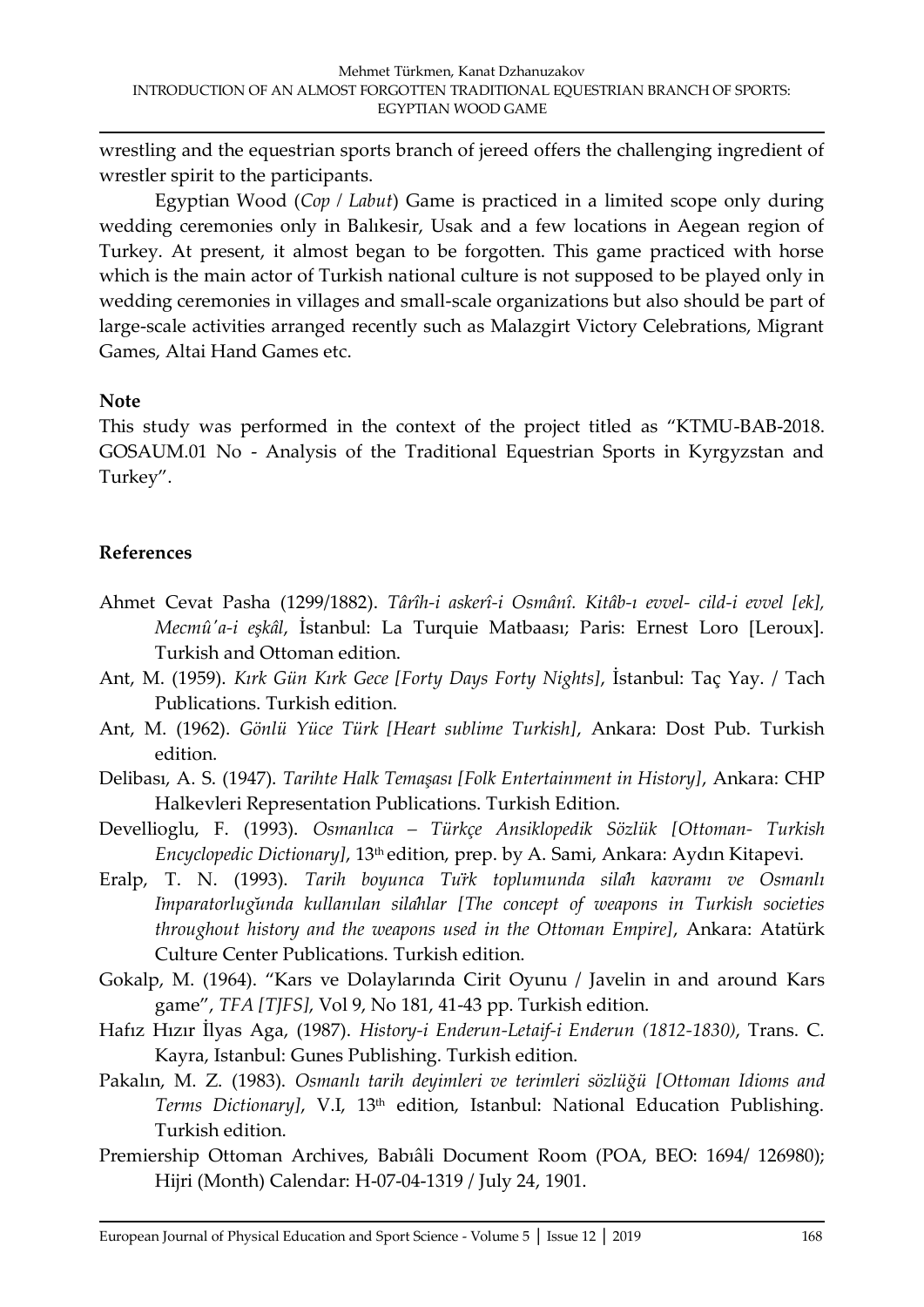- Premiership Ottoman Archives, Interior Ministry Document Item (POA, DH.MTV: 44/16); Historical: Hijri (Month): H-23-04-1329 / April 23, 1911.
- Premiership Ottoman Archives, Supreme Order of Abdulmecid I (POA, AE. SABH.I).: 60/4205; Hijri (Month): H-22-08-1200 / June 20, 1786.
- Türkmen, M. (1996). *Türklerde Geleneksel Atlı Sporların Yapılışı, Kaynağı ve Bilinmeyen Yeni Boyutları [Construction of traditional equestrian sports in Turks, source and unknown new dimensions]*, Unpublished PhD Thesis, Istanbul: Marmara University - Institute of Health Sciences. Turkish edition.
- Ülken, Mustafa (1946). "Eski Samsun'da Spor Oyunları / Old Turkish sports games in Samsun", 19 Mayıs Dergisi *[Journal of 19 May]*, Volume 7, Issue 28, 9-11 pp.
- [https://www.usaksevdalisi.com/usak-genel/kuluplerimiz/133-usakcirit;](https://www.usaksevdalisi.com/usak-genel/kuluplerimiz/133-usakcirit) Date of access: May 27, 2019.